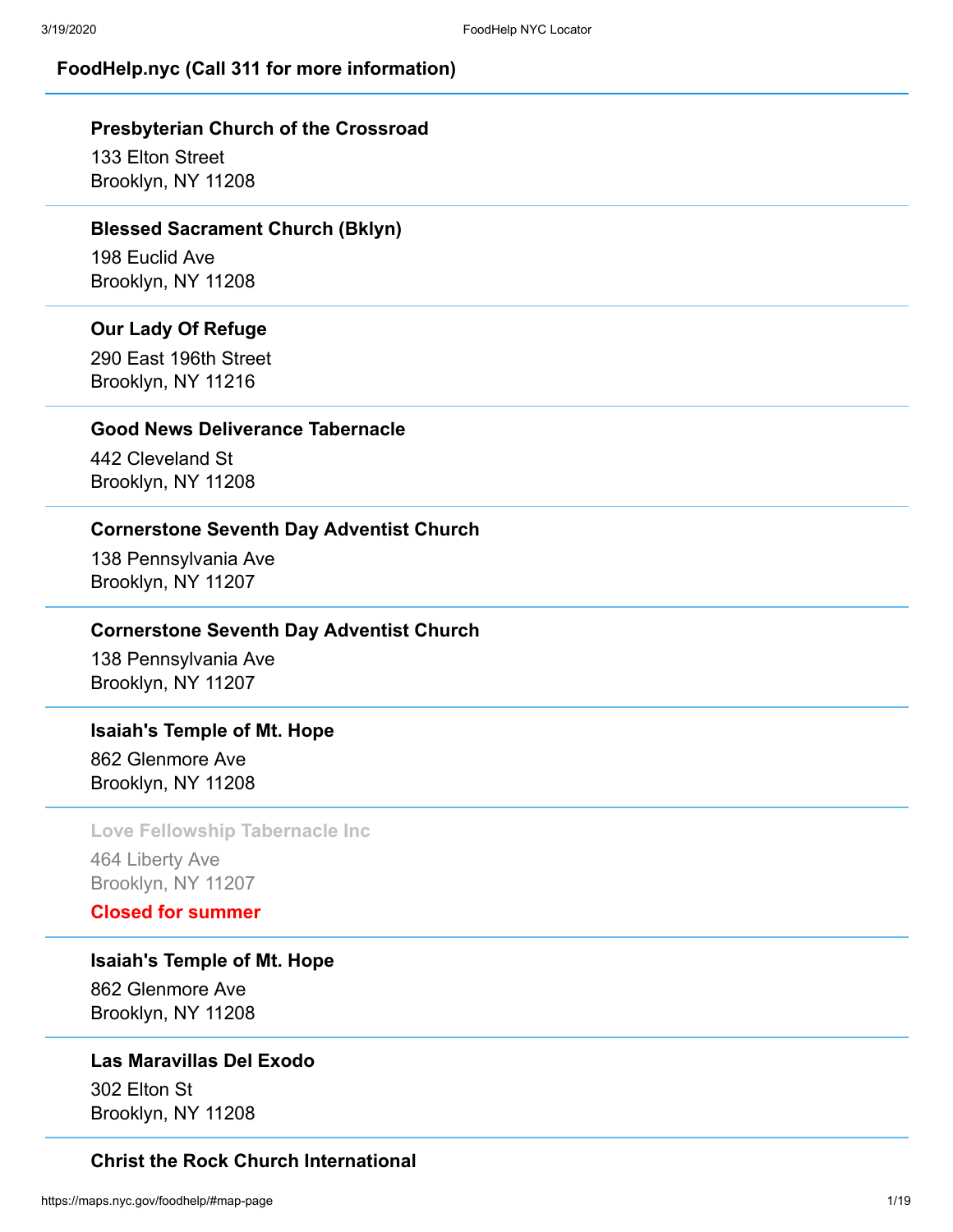770-784 Glenmore Ave Brooklyn, NY 11208

## **East New York Wesleyan Church/New Hope Family Worship Center**

817 Livonia Ave Brooklyn, NY 11207

#### **Bay View Houses Resident Association**

2085 Rockaway Parkway Brooklyn, NY 11236

#### **Sisters With Purpose Inc.**

1540 Van Siclen Ave Brooklyn, NY 11239

#### **Jewish Community Council of Canarsie #1** *K*

1170 Pennsylvania Ave Brooklyn, NY 11239

#### **Service Speciality:** Kosher

## **Children of the Light International Ministry Inc**

9815 Avenue L Brooklyn, NY 11236

## **Good Shepherd Services (East NY)**

595 Sutter Ave Brooklyn, NY 11207

#### **Second St. Paul Church of Christ, Disciple of Christ, Inc.**

1048 Sutter Ave Brooklyn, NY 11208

#### **Open Door To Heaven Outreach Ministry Inc.**

894 Belmont Ave Brooklyn, NY 11208

## **Thurston Memorial Outreach Ministries**

1243 Bushwich Ave Brooklyn, NY 11221

#### **Thurston Memorial Outreach Ministries**

1243 Bushwich Ave Brooklyn, NY 11221

#### **The Salvation Army Bushwick Corps**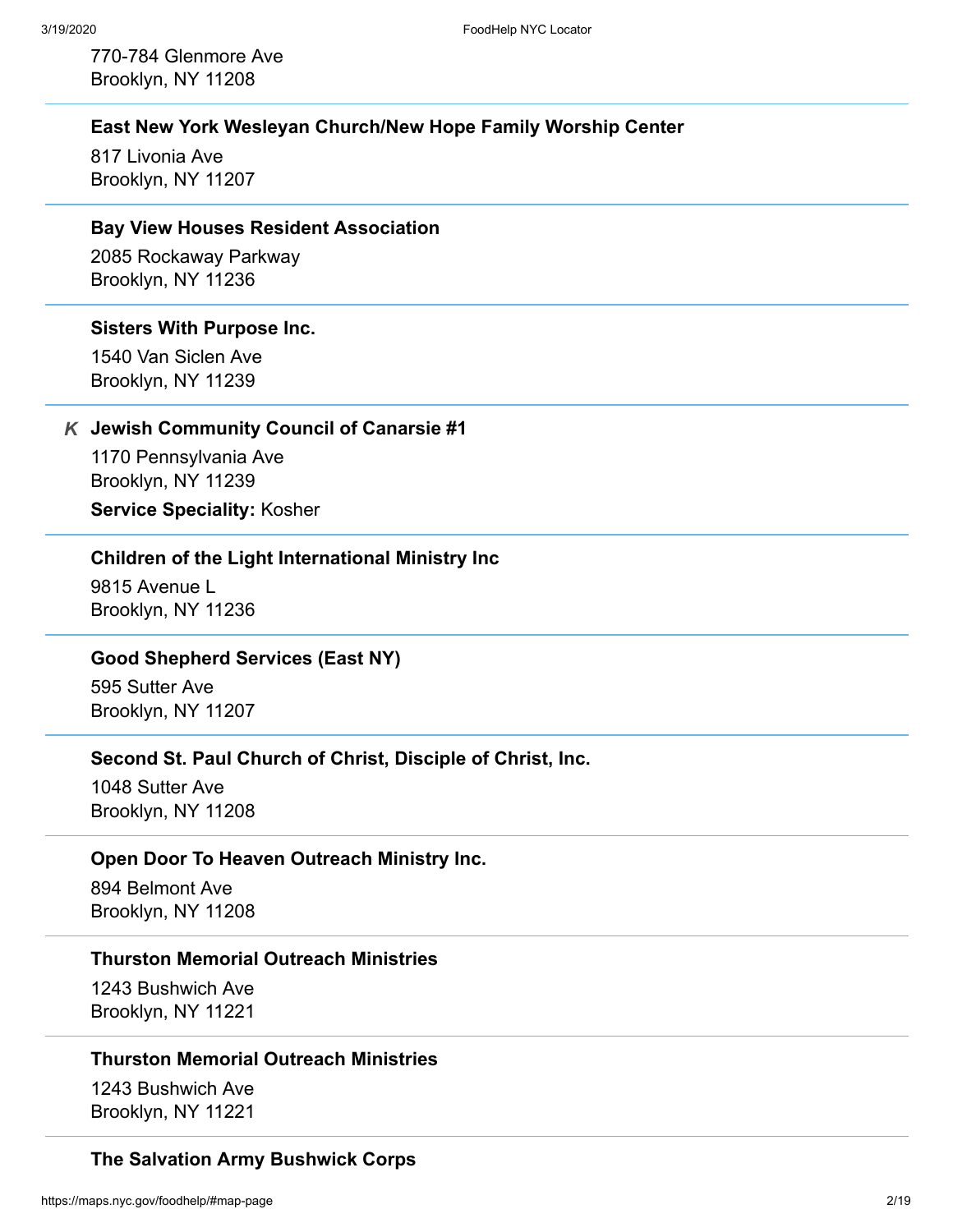## 1151 Bushwick Ave Brooklyn, NY 11221

## **Cornerstone Baptist Food Pantry**

652-574 Madison Street Brooklyn, NY 11221

## **Closed for summer**

**Make the Road NYC**

301 Grove St Brooklyn, NY 11237

## **Closed for summer**

**Union Baptist Church**

461 Decatur St Brooklyn, NY 11233

## **Closed for summer**

## **Ridgewood Bushwick Senior Citizens Council**

184 Wyckoff Ave Brooklyn, NY 11237

## **Union Baptist Church**

461 Decatur St Brooklyn, NY 11233

## **Mt. Hebron Church of Christ**

167 Chester St Brooklyn, NY 11212

## **Overcoming Love Ministries**

275 Liberty Ave Brooklyn, NY 11207

## **Glover Memorial Bread of Life Food Pantry**

2135 Dean Street Brooklyn, NY 11233

## **Blessed Assurance Church Of God Blessed Assurance of God**

2093 Fulton Street Brooklyn, NY 11233

#### **True Holy Church of God in Christ Jesus**

2364 Atlantic Ave Brooklyn, NY 11233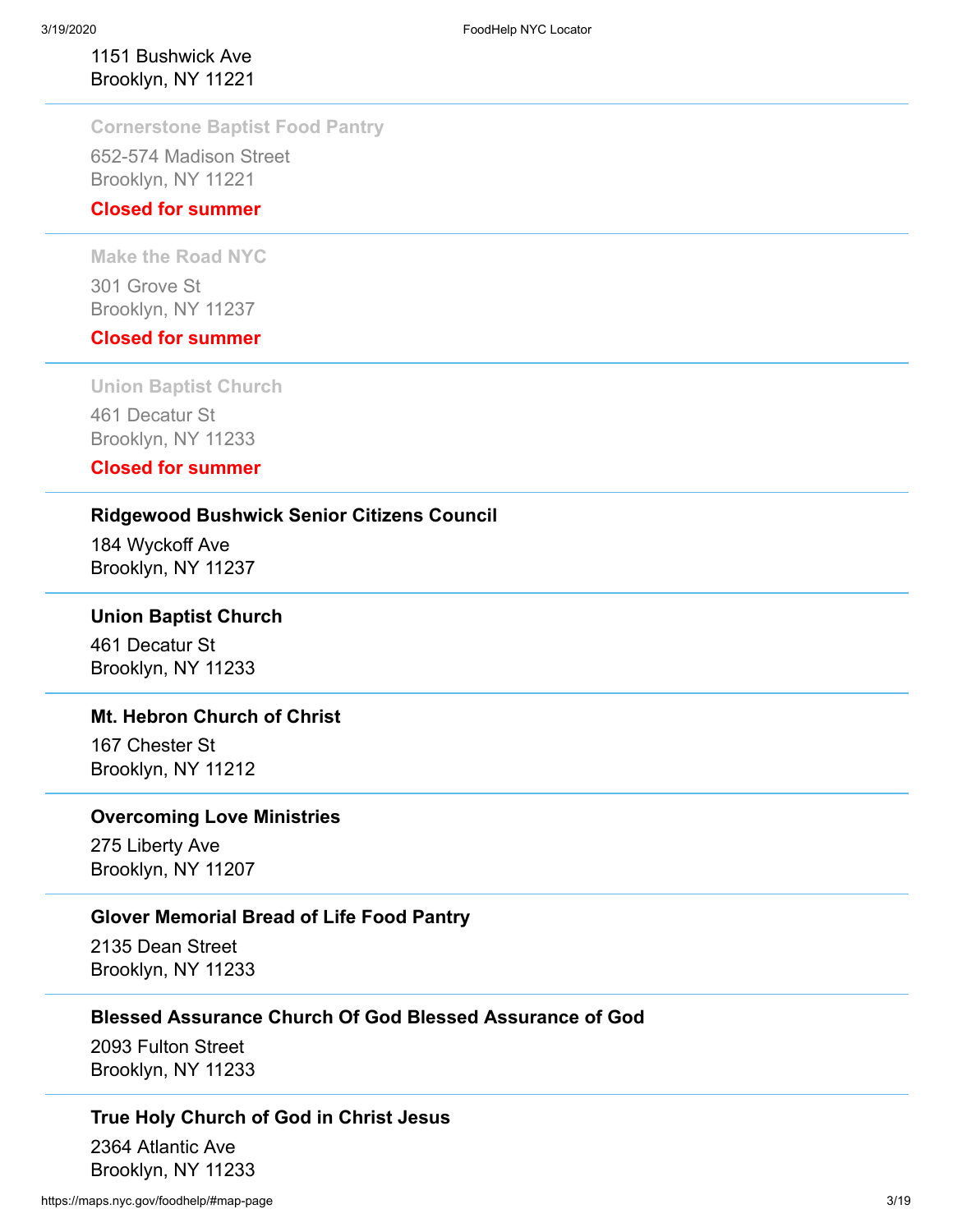#### **St. Paul Pentecostal Church**

133 Thomas S Boyland Street Brooklyn, NY 11223

## **New Life SDA Church**

885-87 Thomas Boyland St Brooklyn, NY 11212

## **Family Service Network of N.Y. Inc.**

1420 Bushwick Ave Brooklyn, NY 11207

#### **Our Lady of Miracles-Canarsie Cluster Center**

757 East 86th St Brooklyn, NY 11236

## **Redeemed Christian Church Of God International Chapel**

781 East 93rd Street Brooklyn, NY 11236

## **Christian Cultural Center**

1400 Linden Blvd Brooklyn, NY 11212

## **Little Jerusalem House of Prayer**

447 Herzl Street Brooklyn, NY 11212

#### **The Salvation Army Brownsville Corp**

280 Riverdale Avenue Brooklyn, NY 11212

#### **Urban Strategies Inc.**

61-71 RIVERDALE AVENUE Brooklyn, NY 11212

#### **Little Rock Baptist Church Inc.**

375 Bristol Street Brooklyn, NY 11212

## **Our Lady of Mercy Church**

680 Mother Gaston BLVD Brooklyn, NY 11212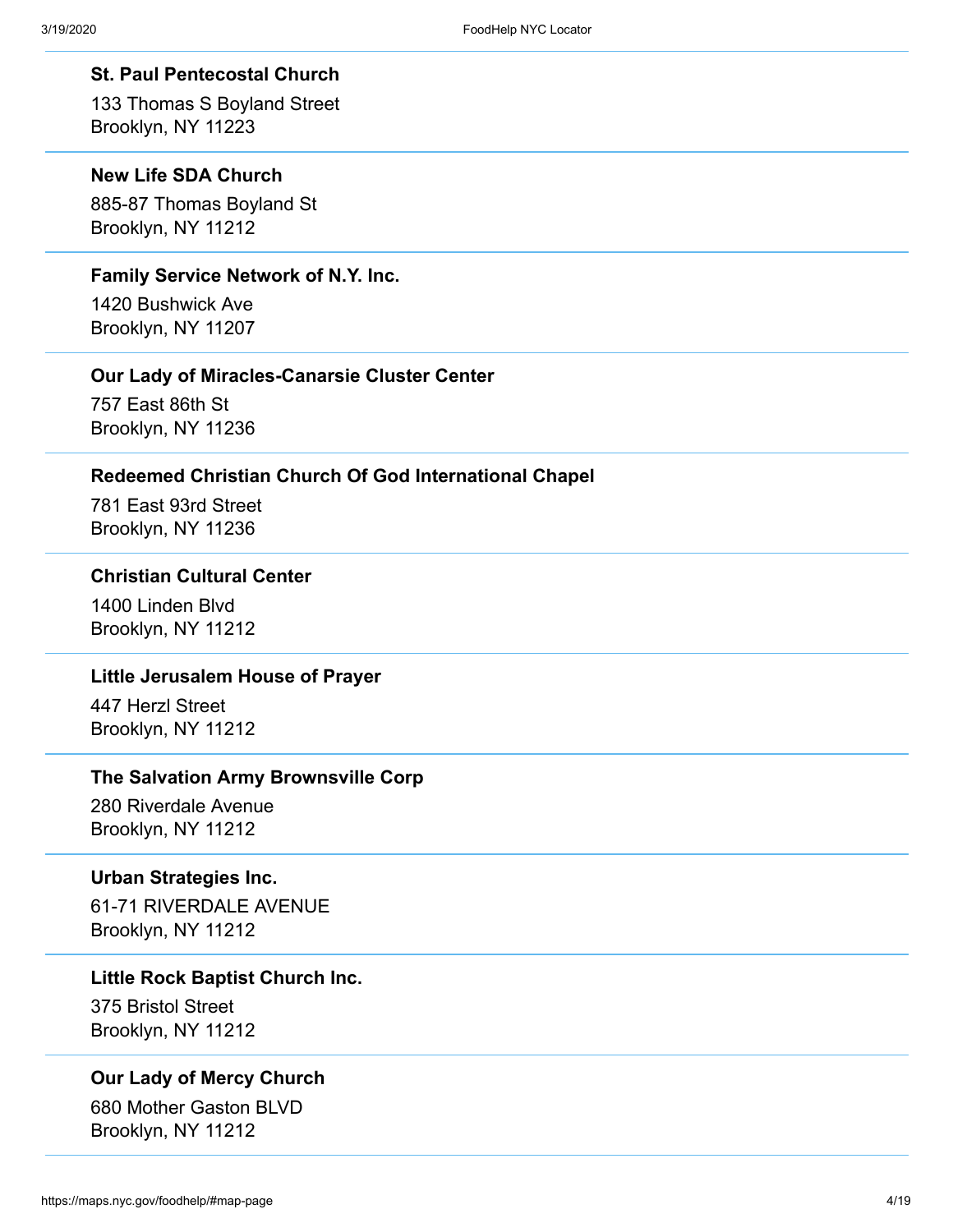## **Brooklyn Rescue Mission Urban Harvest Center Inc.**

919 Gates Ave Brooklyn, NY 11221

## **Faith Center For Human Services, Inc.**

1014-18 Gates Avenue Brooklyn, NY 11221

## **Faith Center For Human Services, Inc.**

1014-18 Gates Avenue Brooklyn, NY 11221

#### **The Salvation Army Bushwick Corps**

1151 Bushwick Ave Brooklyn, NY 11221

#### **St. John's Bread & Life Program**

795 Lexington Ave Brooklyn, NY 11221

## **St. John's Bread & Life Food Pantry**

795 Lexington Ave Brooklyn, NY 11221

## **St. John's Bread & Life**

795 Lexington Ave Brooklyn, NY 11221

## **Friendly Christian Church Disciples of Christ**

569 Hart St Brooklyn, NY 11221

#### **Ebenezer Seventh Day Adventist Church**

1234 East New York Ave Brooklyn, NY 11212

#### **St. Mark's Church of Christ**

439 Ralph Ave Brooklyn, NY 11233

## **God's Deliverance Temple, Inc.**

438 Ralph Ave Brooklyn, NY 11233

## **The Campaign Against Hunger**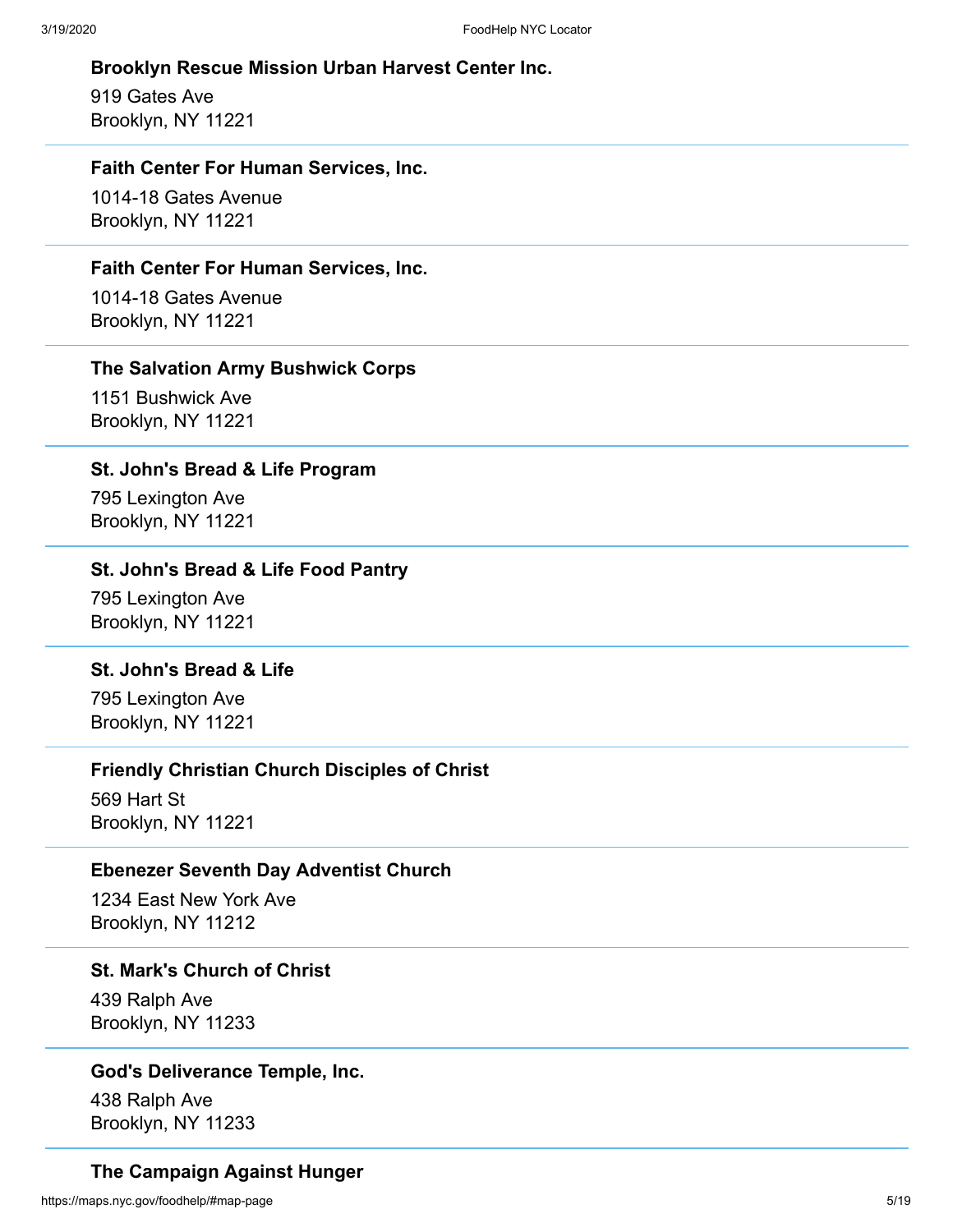2004 Fulton St Brooklyn, NY 11233

## **Church Of Praise And Worship God In Christ**

526 Ralph Avenue Brooklyn Brooklyn, NY 11233

#### **Community Services Housing Development Corp.**

547 Howard Ave Brooklyn, NY 11233

#### **OPIN (Other People in Need)**

1768 St. Johns Place Brooklyn, NY 11233

## **King Emmanuel Missionary Baptist Church**

207A Bainbridge Street Brooklyn, NY 11233

#### **Mamre Enrichment Program**

1623 Utica Avenue Brooklyn, NY 11234

#### **Hope Center Development Corporation**

414 East 95th St Brooklyn, NY 11212

## **Hope Center Development Corporation**

409 East 95th St Brooklyn, NY 11212

## **Metropolitan Council On Jewish Poverty**

5361 Preston Court Brooklyn, NY 11234

#### **Brownsville Temple SDA Church**

1089 Clarkson Ave Brooklyn, NY 11212

#### **Church of God, Inc.**

1011 Winthrop St Brooklyn, NY 11212

## **Lighthouse of Hope Outreach & Resource Center**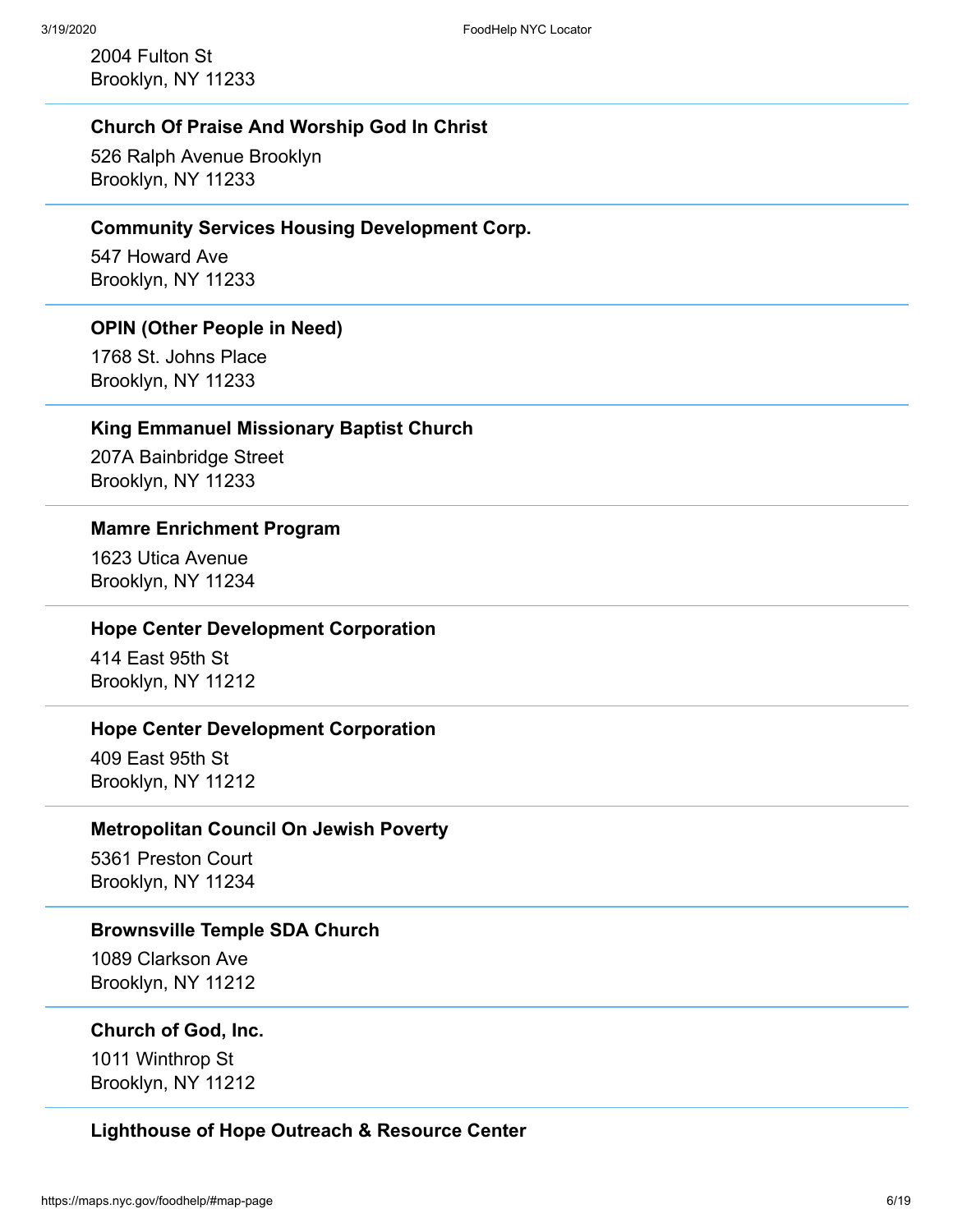66 East 96th St. Brooklyn, NY 11212

## **Ebenezer Seventh Day Adventist Church**

1234 East New York Ave Brooklyn, NY 11212

## **Black Veteran's for Social Justice**

665 Willoughby Ave Brooklyn, NY 11206

#### **Friendly Christian Church**

569 Hart St Brooklyn, NY 11221

#### **Compassion House Community Development Corporation**

43 George Street Brooklyn, NY 11206

#### **Compassion House Community Development Corporation**

43 George Street Brooklyn, NY 11206

## **St. Cecilia's Food Pantry**

84 Herbert St Brooklyn, NY 11222

## **Stuyvesant Heights Christian Church**

69 McDonough St Brooklyn, NY 11216

## **St. Philip's Episcopal/St. Benedict's Pantry**

265 Decatur St Brooklyn, NY 11233

## **Newman Memorial United Methodist Church**

257 Macon Street Brooklyn, NY 11216

## **Closed for summer**

**Newman Memorial United Methodist Church**

257 Macon Street Brooklyn, NY 11216

## **Closed for summer**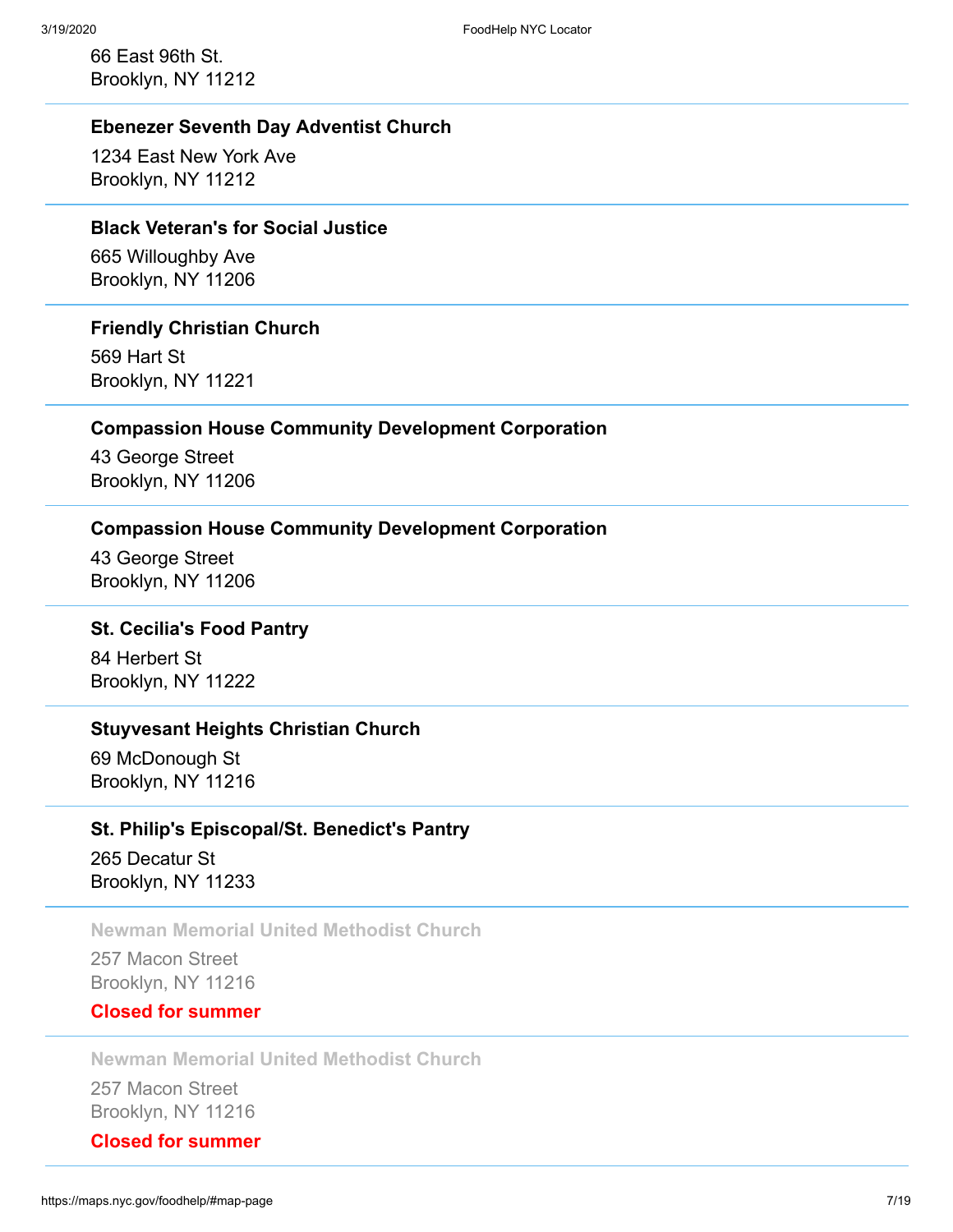Bridge St. Missionary - Free Food Program<br>
277 Stuyvesant Avenue<br>
Erooklyn, NY 11221<br>
Closed for summer<br>
Cornerstone Baptist Food Pantry<br>
562-572 Madison Street<br>
Brooklyn, NY 11221<br>
St. Philip's Christian Church<br>
765 Lafay 277 Stuyvesant Avenue Brooklyn, NY 11221

## **Closed for summer**

## **Cornerstone Baptist Food Pantry**

562-572 Madison Street Brooklyn, NY 11221

#### **St. Philip's Christian Church**

765 Lafayette Ave Brooklyn, NY 11221

#### **Northeast Brooklyn Housing Development Corporation**

376 Troop Ave Brooklyn, NY 11221

#### **Crown Heights JCC**

387 Kingston Avenue Brooklyn, NY 11225

#### **Crown Heights Jewish Community Council** *K*

899 Montgomery St Brooklyn, NY 11213

**Service Speciality:** Kosher

## **St. Anthony Baptist Church**

425 Utica Avenue Brooklyn, NY 11213

#### **St. Augustine's American Catholic Church**

298 Schenectady Ave Brooklyn, NY 11213

## **Nat'l Comm. for Futh. of Jewish Ed. (UC)** *K*

824 Eastern Parkway Brooklyn, NY 11213 **Service Speciality:** Kosher

#### **St. Matthew's Roman Catholic Church**

1342 Lincoln Place Brooklyn, NY 11213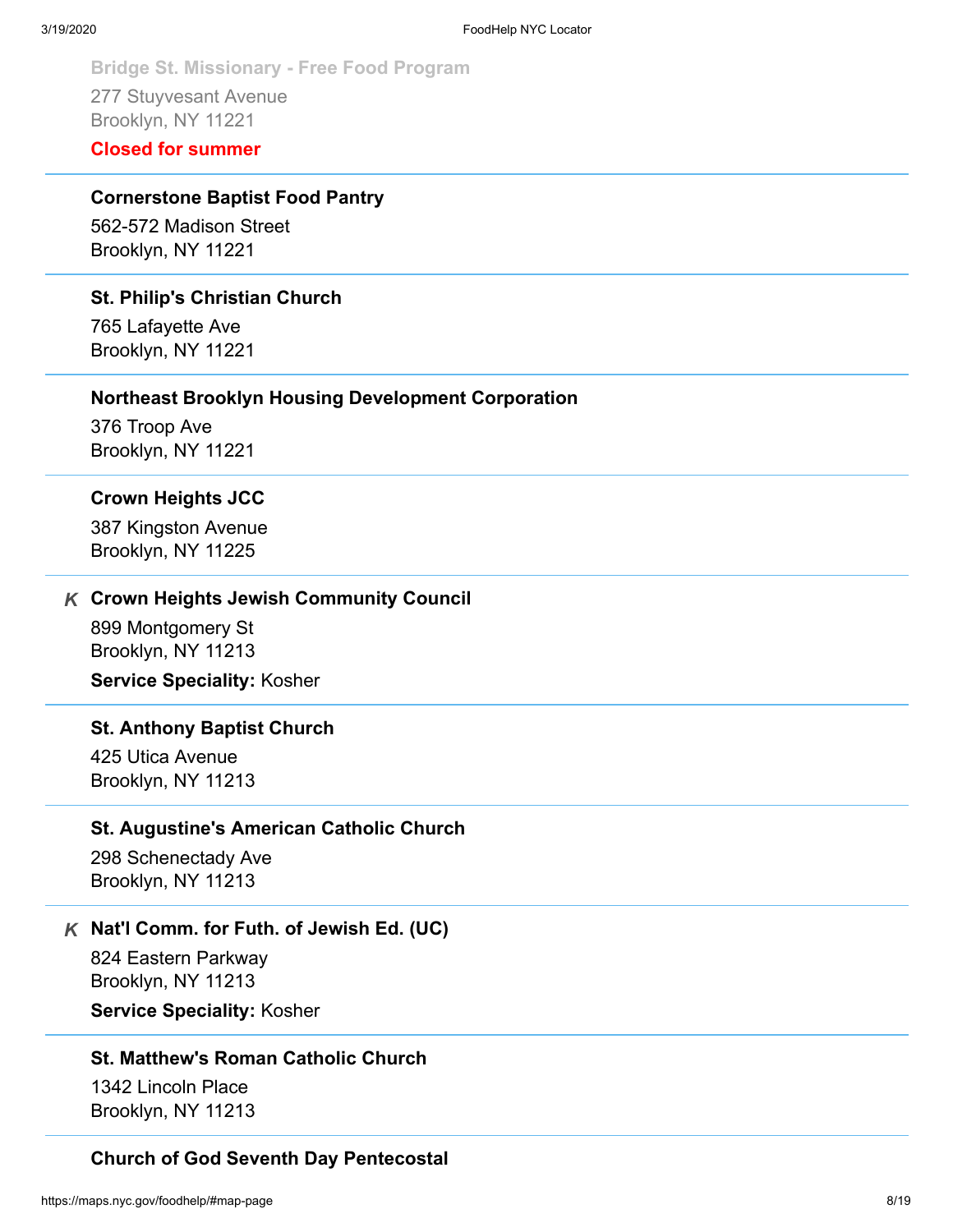922 St. Marks Ave Brooklyn, NY 11213

## **Bethany United Methodist Church**

1208 St. John's Place Brooklyn, NY 11213

#### **All People's Church of Apostolic Faith, Inc.**

182 Tompkins Ave Brooklyn, NY 11206

#### **Solid Rock Baptist Church**

120 Tompkins Ave Brooklyn, NY 11206

## **St. Stephen Outreach Community Development Corporation**

874 Myrtle Ave Brooklyn, NY 11206

#### **City Harvest – Bed-Stuy Mobile Market**

736 Park Avenue Brooklyn, NY 11206

#### **Transfiguration Church**

263 & 280 Marcy Ave Brooklyn, NY 11211

## **Closed for summer**

#### **Greenpoint Reformed Church Food Pantry**

136 Milton Street Brooklyn, NY 11222

## **Community Services Center Of Greater Wilbg**

378 Flushing Ave Brooklyn, NY 11205

## **Trinity Human Service Corporation**

153 A Johnson Ave Brooklyn, NY 11206

#### **Hebron SDA Church**

1256 Dean St Brooklyn, NY 11216

## **Hebron SDA Church**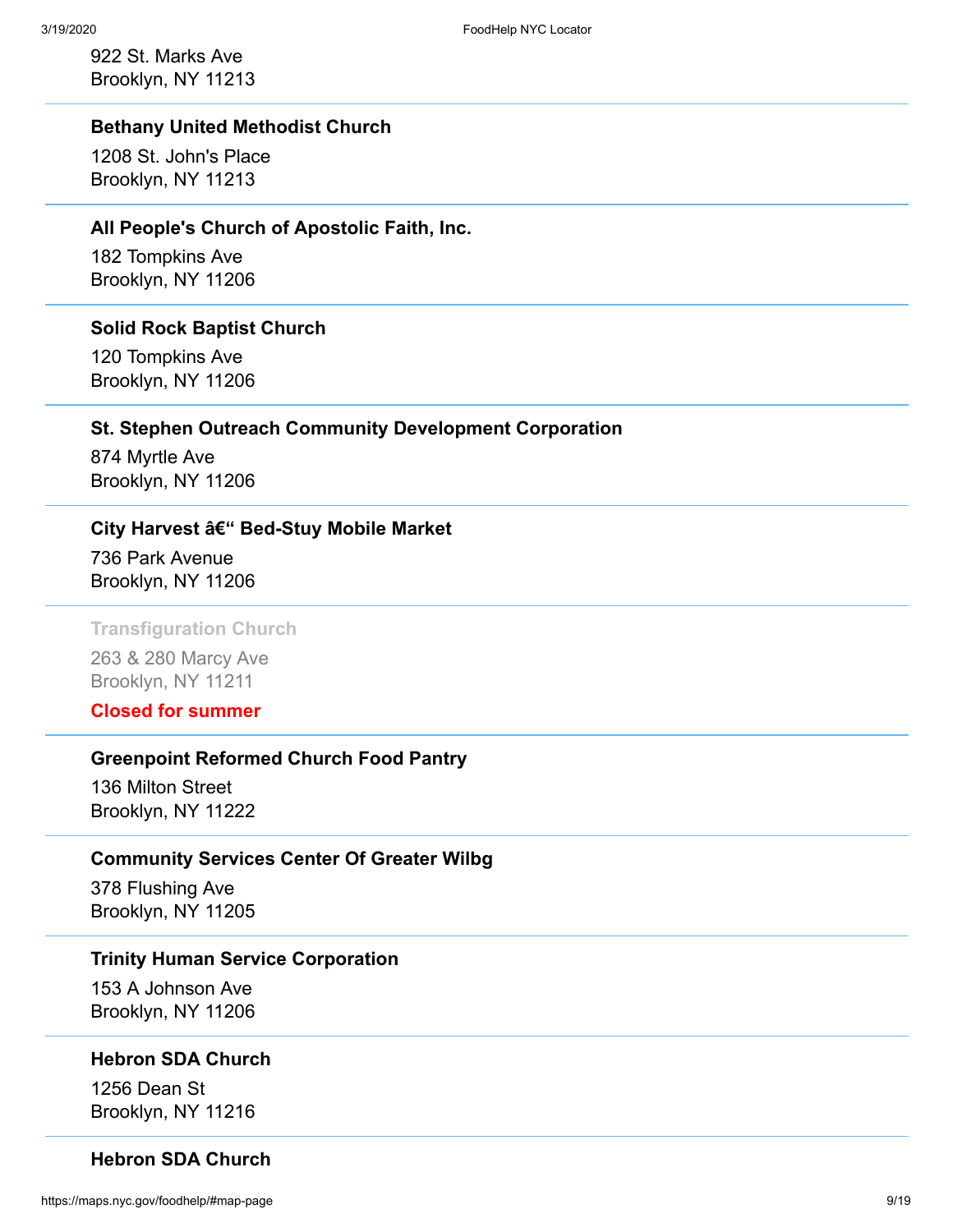## 1256 Dean St Brooklyn, NY 11216

## **Bedford Central Presbyterian Church**

1200 Dean Street Brooklyn, NY 11216

## **Closed for summer**

## **Bed-Stuy WIC Center**

20 New York Ave Brooklyn, NY 11216

## **Bedford Stuyvesant Restoration Corp.**

1368 Fulton St 4th Floor Brooklyn, NY 11216

## **Beulah Chruch of God in Christ Jesus**

956 Marcy Avenue Brooklyn, NY 11216

## **Siloam Presbyterian Church Food Pantry**

260 Jefferson Ave Brooklyn, NY 11216

## **The Salvation Army Bedford Temple Corps**

601 Lafayette Ave Brooklyn, NY 11216

## **St. Teresa of Avila**

560 Sterling Place Brooklyn, NY 11238

## **The Church of St. Mark**

1417 Union St Brooklyn, NY 11213

## **Chance for Children**

11 McKeever Place - 1st Floor (Basement Level) Brooklyn, NY 11225

## **Gethsemane SDA Church**

357 Empire Blvd Brooklyn, NY 11225

## **Bedford Presbyterian Church**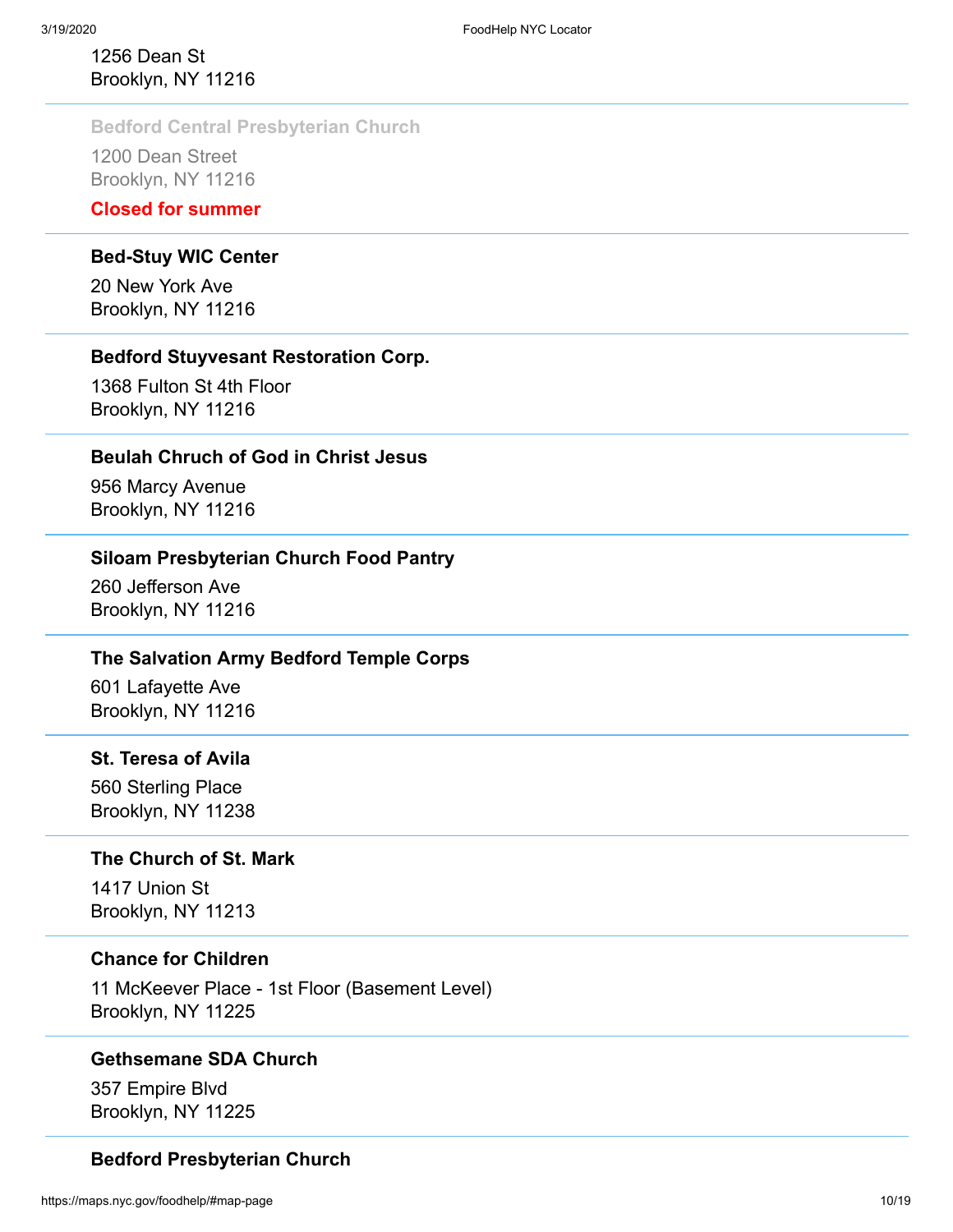1200 Dean Street Brooklyn, NY 11216

## **Shiloh SDA**

449 Eastern Parkway Brooklyn, NY 11216

## **Family Life Development Center**

1476 Bedford Ave Brooklyn, NY 11216

## **Ebenezer Wesleyan Methodist Church**

47 Rogers Ave Brooklyn, NY 11216

## **RHOW BROOKLYN INC**

360 Schermerhorn St Brooklyn, NY 11217

#### **Brooklyn West Family Center**

191 Joralemon St Brooklyn, NY 11201

#### **Department Of Probation Brooklyn Office**

345 Adams Street - 6th Floor Brooklyn, NY 11201

## **Southside United H.D.F.C., Inc. - Los Sures**

145 South 3rd Street Brooklyn, NY 11211

## **RHOW BROOKLYN INC**

360 Schermerhorn St Brooklyn, NY 11217

#### **United Jewish Org. (UJO) of Wlbg**

32 Penn St Brooklyn, NY 11211

## **Affinity Health Plan - Pitkin Ave**

1684 Pitkin Ave Brooklyn, NY 11212

## **Child Development Support Corporation**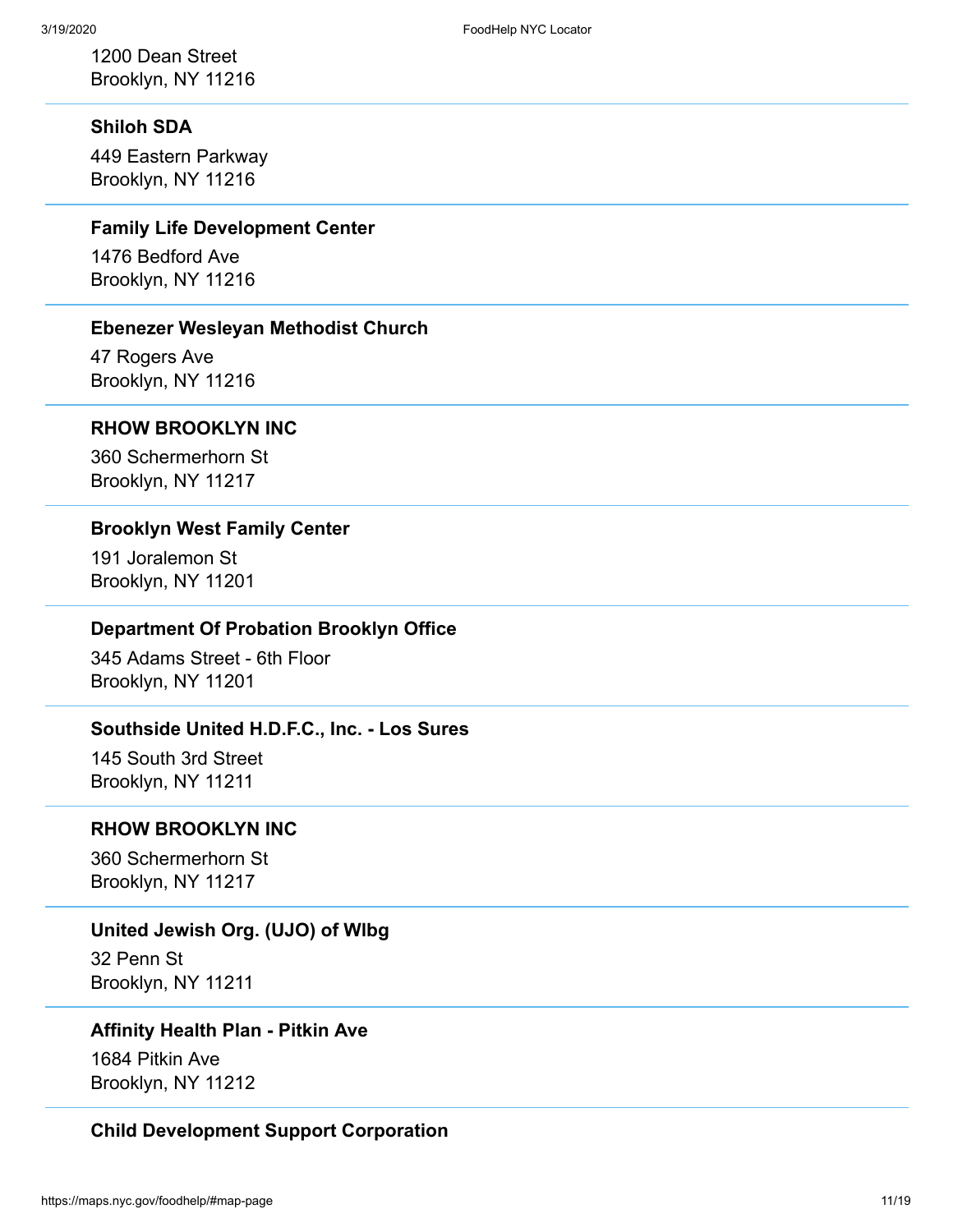352-358 Classon Ave Brooklyn, NY 11238

## **Bethel Seventh-Day Adventist Church** 457 Grand Ave Brooklyn, NY 11238

## **Bethel Seventh-Day Adventist Church** 457 Grand Ave

Brooklyn, NY 11238

**Closed for summer**

#### **Cuyler Warren U.M.C**

424 Dean Street Brooklyn, NY 11217

#### **Movement of Pentecostal Christian Church**

90-92 Summit St Brooklyn, NY 11231

## **Brown Memorial Baptist Church Food Pantry**

484 Washington Avenue Brooklyn, NY 11238

## **Hanson Place Seventh Day Adventist Church**

150 South Portland Ave Brooklyn, NY 11217

#### **Teen Challenge**

444 Clinton Ave Brooklyn, NY 11238

## **Teen Challenge**

444 Clinton Ave Brooklyn, NY 11238

## **Good Shepherd Services**

503 5th Avenue Brooklyn, NY 11215

#### **Church of God Feeding the Hungry**

836 Classon Ave Brooklyn, NY 11238

#### **Food First, Inc.**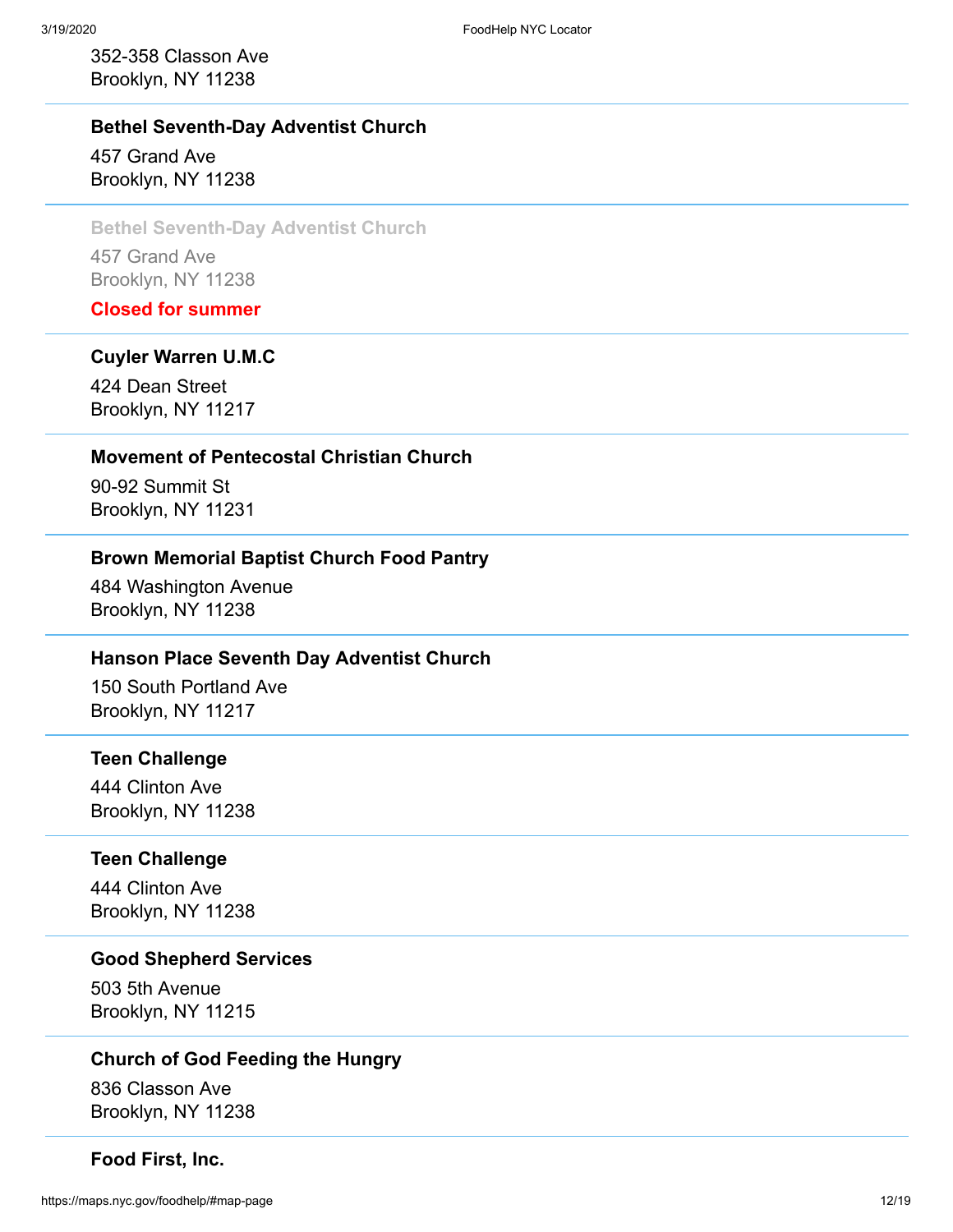165 Conover St Brooklyn, NY 11231

## **Park Slope Christian Help, Inc.**

200 4th Ave Brooklyn, NY 11217

#### **Fifth Ave Committee (Fifth Ave Comm. clients only)**

621 Degraw Street Brooklyn, NY 11217

#### **St. Augustine's Church**

116 6th Ave Brooklyn, NY 11217

## **South Bkln SDA Church Community Service Program**

42 Prospect Place Brooklyn, NY 11217

## **Hope City Empowerment Center**

650-656 Washington Ave Brooklyn, NY 11238

## **United Community Baptist Church**

545 Utica Ave Brooklyn, NY 11203

#### **Horeb SDA Community Services**

520 Kingston Ave Brooklyn, NY 11225

## **Church of God (BK)**

627-29 Remson Ave Brooklyn, NY 11236

#### **Triumphant Full Gospel Assembly**

889 Rutland Rd Brooklyn, NY 11203

## **Shalom Senior Center** *K*

483 Albany Ave Brooklyn, NY 11203

**Service Speciality:** Kosher

#### **Mount Carmel Worship and Outreach Center**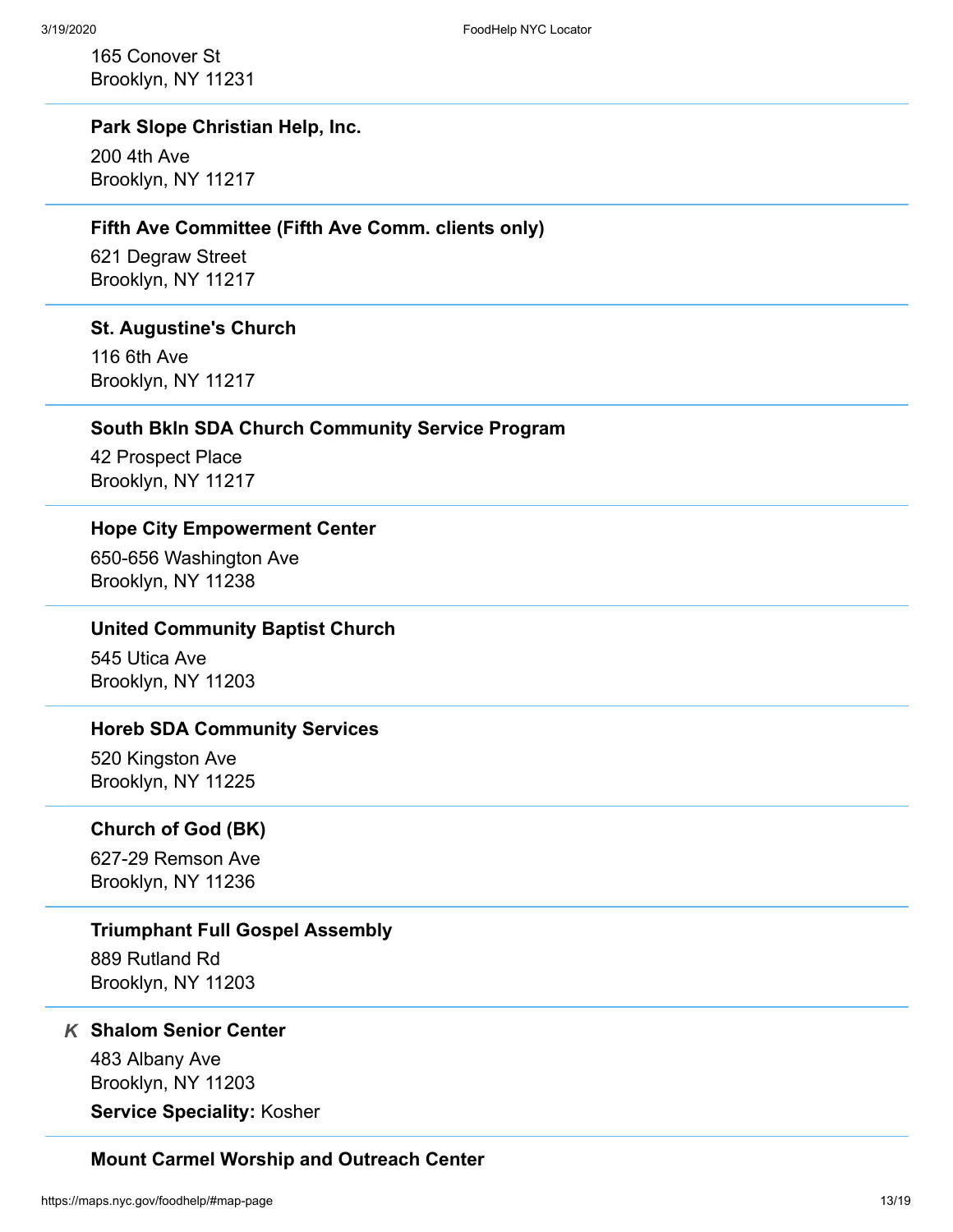784 East 46th Street Brooklyn, NY 11203

**Peniel SDA Church** 1210 Utica Avenue Brooklyn, NY 11203

**Worldwide Evangelical Outreach**

3102 Clarendon Rd Brooklyn, NY 11226

**Closed for summer**

## **Church of God of Salvation**

1615 Nostrand Ave Brooklyn, NY 11226

#### **Soc. SVDP @ St. Catherine**

520 Linden Blvd Brooklyn, NY 11203

## **God's Battalion Of Prayer Church**

661 Linden Boulevard Brooklyn, NY 11203

## **Christian Fellowship SDA Community SVCS-F.P.**

777 Schenectady Ave Brooklyn, NY 11203

#### **Christian Fellowship SDA Community SVCS-S.K.**

777 Schenectady Ave Brooklyn, NY 11203

## **Kingsborough Community College (Students and their families only)** *K*

2001 Oriental Blvd (Bldg V Room 231) Brooklyn, NY 11235 **Service Speciality:** Kosher

#### **Kingsborough Community College**

2001 Oriental Blvd - T4-265 Brooklyn, NY 11235

## **Kings Bay Y Food Pantry**

3495 Nostrand Avenue Brooklyn, NY 11219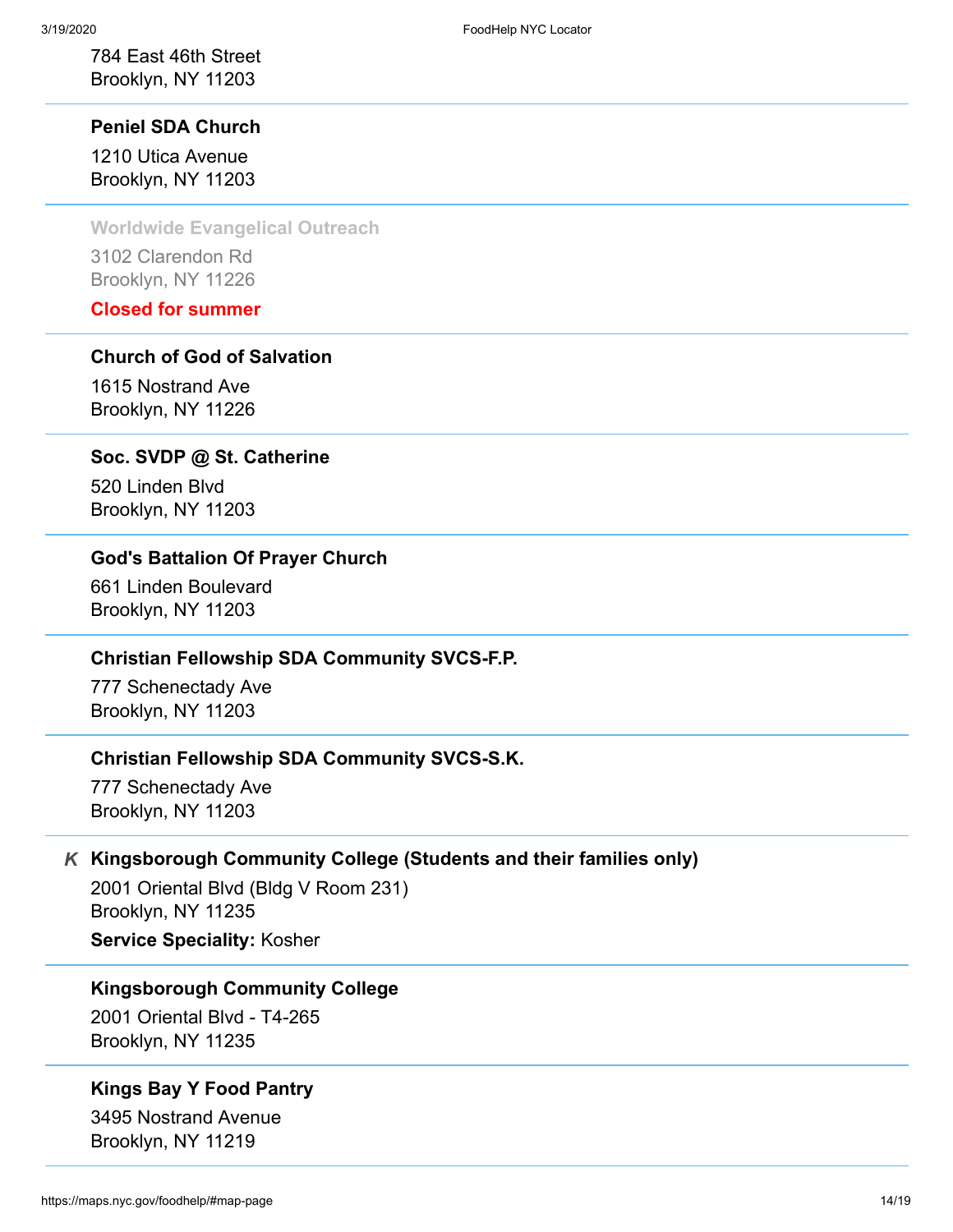#### **Jewish Community Council Of Marine Park**

2076 Flatbush Ave 2nd FL Brooklyn, NY 11234

#### **Admirable Church INC.**

1910 Flatbush Avenue Brooklyn, NY 11210

## **B'nai Raphael Chesed Organization, Inc.** *K*

3846 Flatlands Avenue Brooklyn, NY 11234

**Service Speciality:** Kosher

#### **AmmiI Evangelical Baptist Church**

1799 Flatbush Ave Brooklyn, NY 11210

## **St. Therese of Lisieux R.C. Church**

4410 Avenue D Brooklyn, NY 11203

## **Peniel Haitian Church of C and MA**

2741 Albemarle Rd Brooklyn, NY 11226

#### **Calvary Pentecostal Church**

151 Woodruff Avenue Brooklyn, NY 11226

## **Eflise Baptiste De La Communion Fraternelle**

2549 Church Avenue Brooklyn, NY 11226

## **Church Avenue Merchants Block Assoc., Inc./Camba Food Pantry**

21 Snyder Avenue Brooklyn, NY 11226

## **Holy Cross Food Pantry - Brooklyn**

2530 Church Avenue Brooklyn, NY 11226

## **The Gospel Tabernacle Church Of Jesus Christ, Inc.**

2314 Snyder Avenue Brooklyn, NY 11226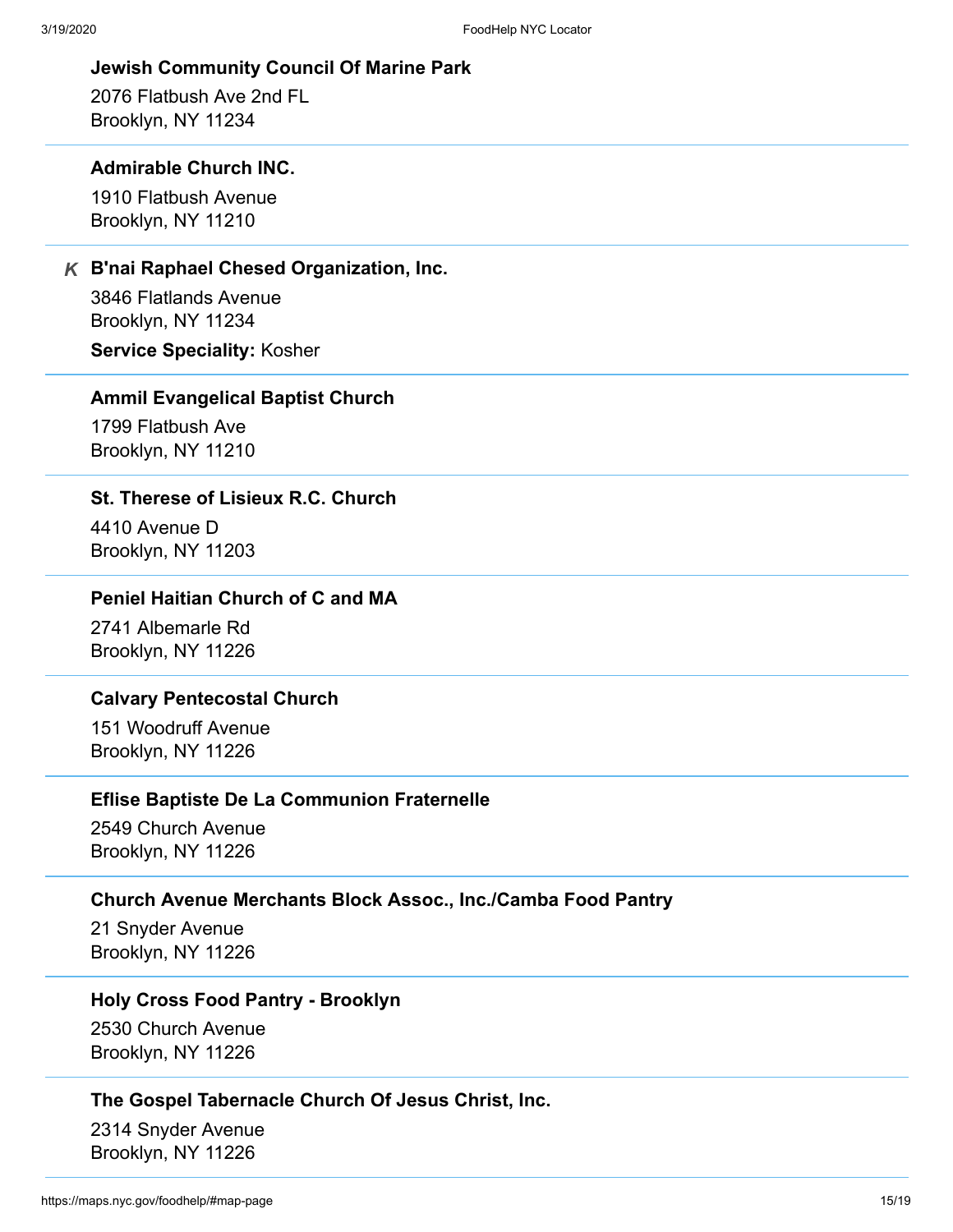## **More Grace Redemptive Center**

11 Woods Place Brooklyn, NY 11226

## **Bethanie French Seventh-Day Adventist Church**

2059 Bedford Avenue Brooklyn, NY 11226

## **Masbia of Flatbush** *K*

1372 Coney Island Ave Brooklyn, NY 11230

**Service Speciality:** Kosher

## **COPO Food Pantry**

1077 Coney Island Avenue Brooklyn, NY 11230

## **Our Lady of Refuge R.C. Church**

2020 Foster Ave Brooklyn, NY 11210

## **Closed for summer**

**Fort Greene Hazel Brooks Neighborhood Center**

961 Ocean Avenue Brooklyn, NY 11225

## **Closed for summer**

## **Emmaus SDA Church**

1144 Flatbush Avenue Brooklyn, NY 11226

## **Fernande Valme' Ministries Inc.**

1120 Flatbush Ave Brooklyn, NY 11226

#### **Holy Innocents**

279 East 17th St Brooklyn, NY 11226

## **Flatbush SDA Church**

261 East 21st Street Brooklyn, NY 11226

## **Shorefront Jewish Community Council (Shorefront JCC)**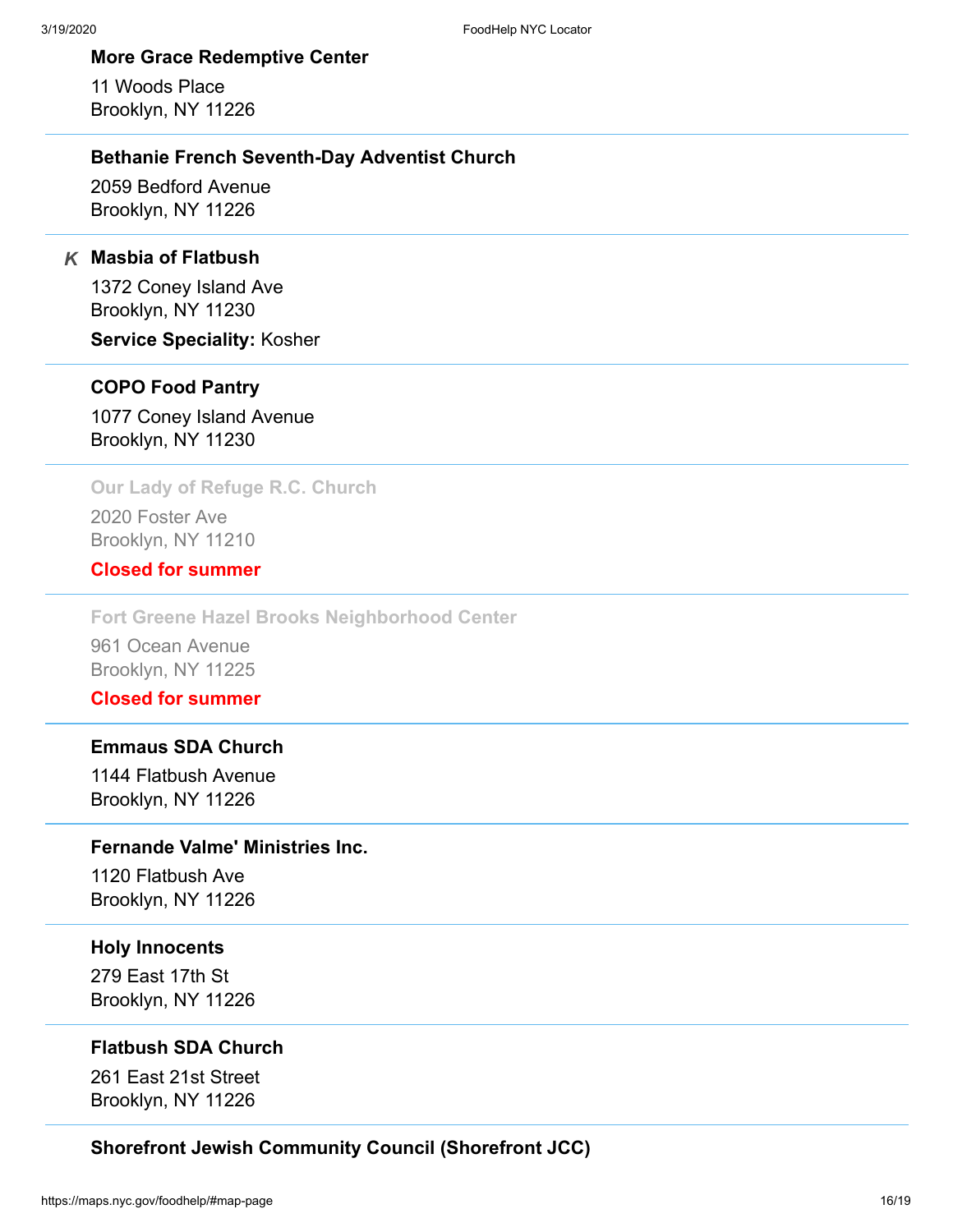128 Brighton Beach 4th FL Brooklyn, NY 11235

## **Shorefront Jewish Community Council** *K*

128 Brighton Beach Ave - 4th Floor Brooklyn, NY 11235

**Service Speciality:** Kosher

## **Health Essential Association, Inc.**

2101 East 16th St. -- 2nd Floor Brooklyn, NY 11229

## **Our Lady of Grace Parish Ministry**

2322 East 4th St Brooklyn, NY 11223

#### **ICNA Relief USA Food Pantry**

275 Neptune Avenue Brooklyn, NY 11235

## **Our Lady of Grace Parish Ministry**

2322 East 4th St Brooklyn, NY 11223

## **Public Health Solutions**

2555 Ocean Ave Brooklyn, NY 11229

## **Masbia of Flatbush** *K*

1372 Coney Island Ave Brooklyn, NY 11230

**Service Speciality:** Kosher

#### **The Table at The Family Support Center at NYU Langone**

6025 6th Avenue Brooklyn, NY 11220

#### **International Pentecostal City Mission**

9202-14 Church Ave Brooklyn, NY 11236

## **Zichron Acheinu Levy-Menachem Tzion** *K*

928 44th St Brooklyn, NY 11219

## **Service Speciality:** Kosher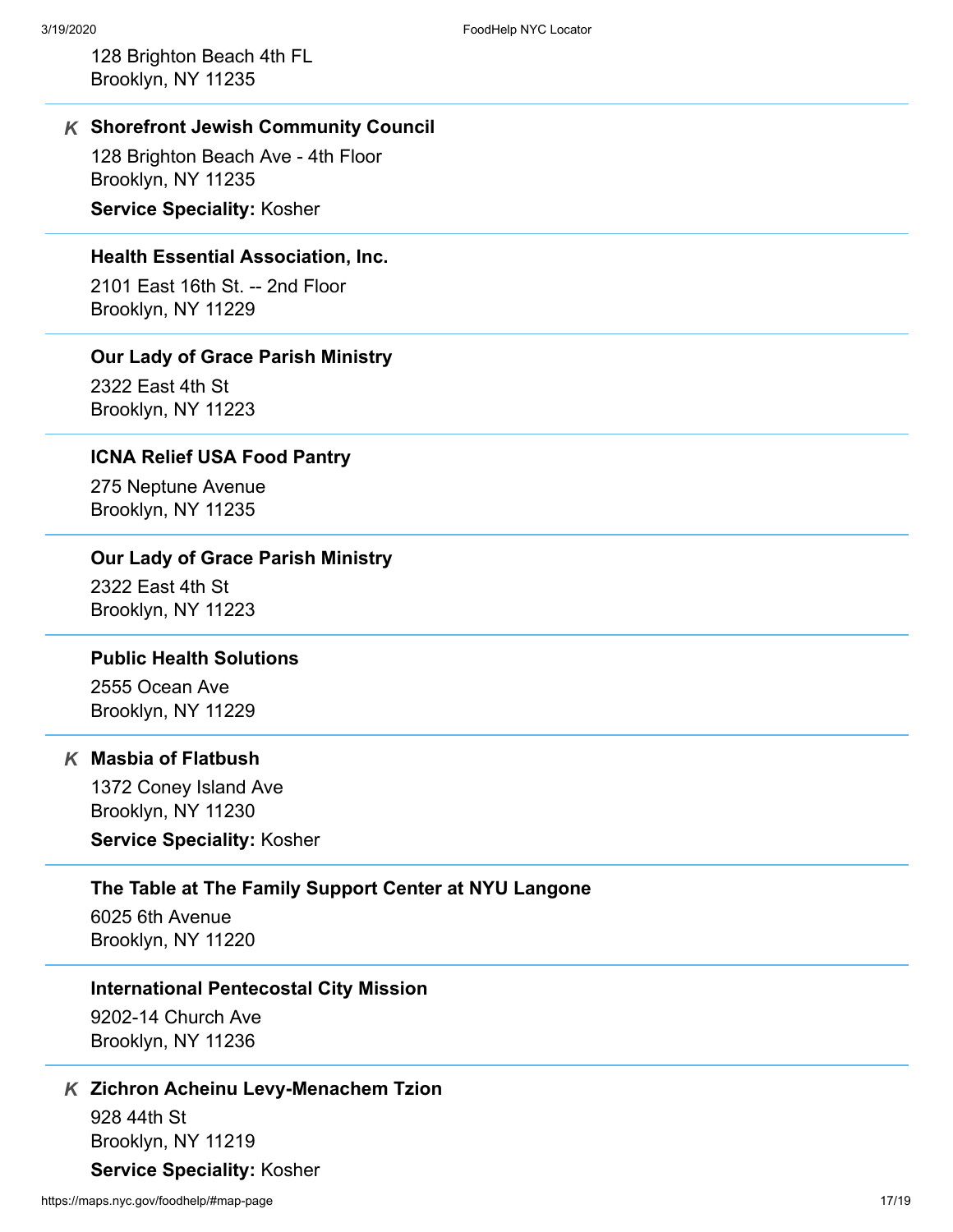#### **Christ Apostolic Church Goke Food Pantry**

622 Cortelyou Road Brooklyn, NY 11218

#### **The Salvation Army Sunset Park Corps**

520 50th St Brooklyn, NY 11220

#### **Center for Family Life**

443 39th St Brooklyn, NY 11232

## **Center for Family Life of Sunset Park**

443 39th Street 1st Floor Brooklyn, NY 11232

#### **The Salvation Army Sunset Park Corps**

520 50th St Brooklyn, NY 11220

### **Reaching Out Community Services**

7708 New Utretch Ave Brooklyn, NY 11214

## **Holding Hands Ministries**

6324 7th Avenue Brooklyn, NY 11220

## **Bay Ridge Center**

411 Ovington Ave Brooklyn, NY 11209

# **Closed for summer**

**Our Lady of Angels Human Services**

336 73rd St Brooklyn, NY 11209

#### **Maimonides Hospital WIC**

5013 Ft. Hamilton Pkwy Brooklyn, NY 11219

## **Oneg Shabbos** *K*

1601 41st St Brooklyn, NY 11218